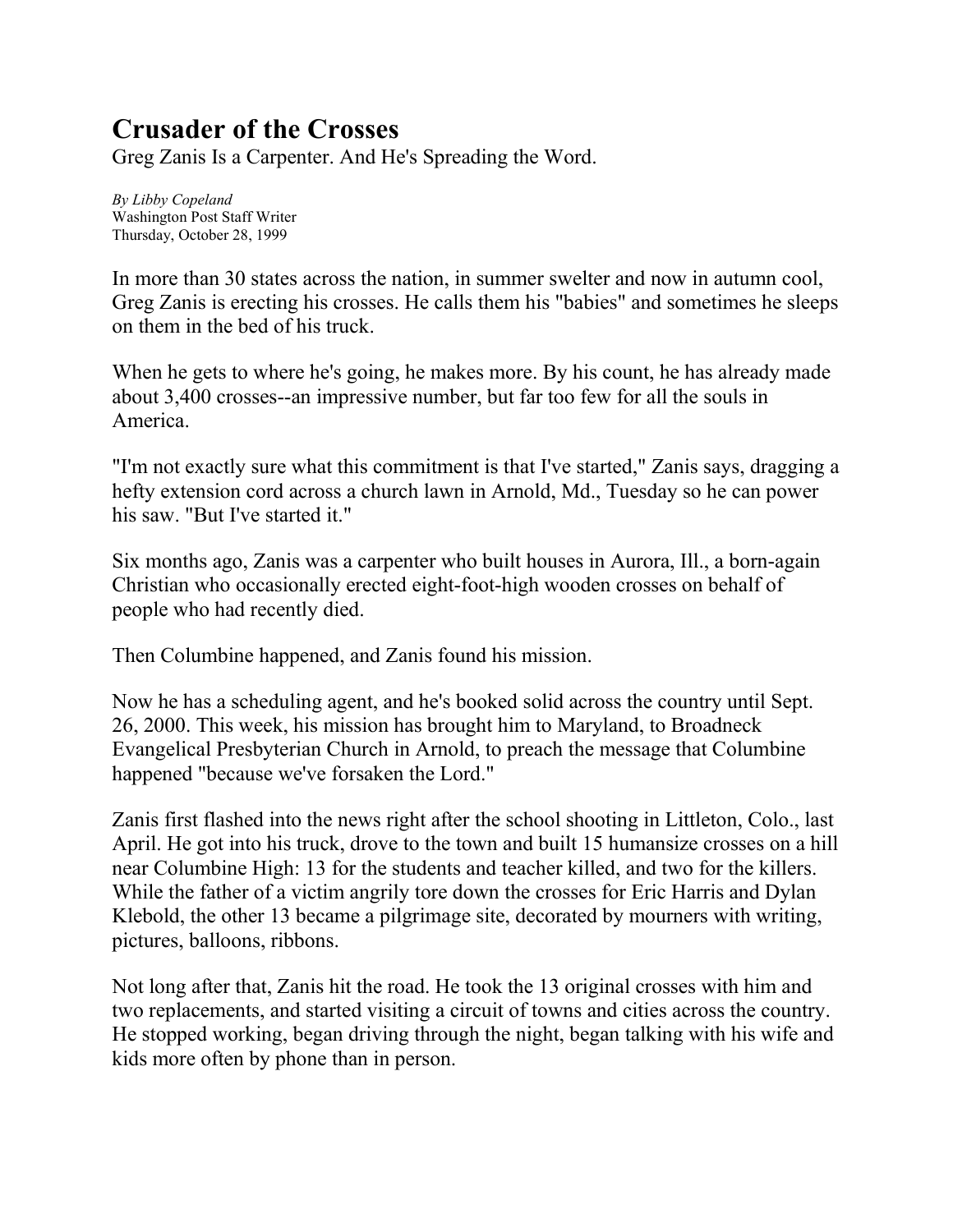These days, he is often away for a week or two at a time, then back in Aurora for a few nights. And wherever he goes--Georgia, New York, Texas, Utah--he uses donated lumber to build more crosses for local fatalities, and to build replicas of the Littleton crosses that the towns can keep.

Zanis has brought his crosses to the Arnold church at the behest of a local nonprofit group called Camp Blaze. He'll stay here through Friday. On Tuesday, he set the crosses by the roadside--13 standing and two plain ones prone--and yesterday, with his electric saw and metal ruler, began teaching groups of local children how to build more. In time, Zanis says, if he teaches enough people, he could achieve his goal: a cross for every person in America.

At first glance, Greg Zanis isn't noticeable as he digs holes and hefts lumber on the front lawn of the church. He wears a grungy yellow T-shirt, jeans and a sagging tool belt, and--despite his talkative manner and his predeliction for hugging strangers--few new arrivals at the scene seem to pay him much mind. He doesn't look like a man on a mission. He looks like an ordinary guy who might be helping a man on a mission.

Until he speaks. "I live Columbine, I breathe Columbine, I eat Columbine," he says, grinning. He is part-hyperbole and part-disarming honesty. Since starting "the tour" last May or June, he has run up \$25,000 in credit card debts, he says. He began accepting donations only about two months ago, he says, and since then, he has gotten \$7,000--barely enough to pay for gas. And if the more personal details of his life get lost in the sleepless nights and financial strain and vigor of this enterprise, so be it.

How old are your kids, Mr. Zanis?

"I don't know all my kids' ages."

When were you last home, Mr. Zanis?

"I don't remember."

But this cause didn't really start with Columbine. It started three years ago with one horrible, personal experience.

Zanis, 48, learned his trade--carpentry--from his wife's father, with whom he became best friends. When his father-in-law, a landlord, was robbed and murdered in 1996, Zanis found the body. He was devastated.

From then on, Zanis began making crosses--for murders, highway accidents, untimely deaths--erecting them at the places where the deaths occurred. He became friends with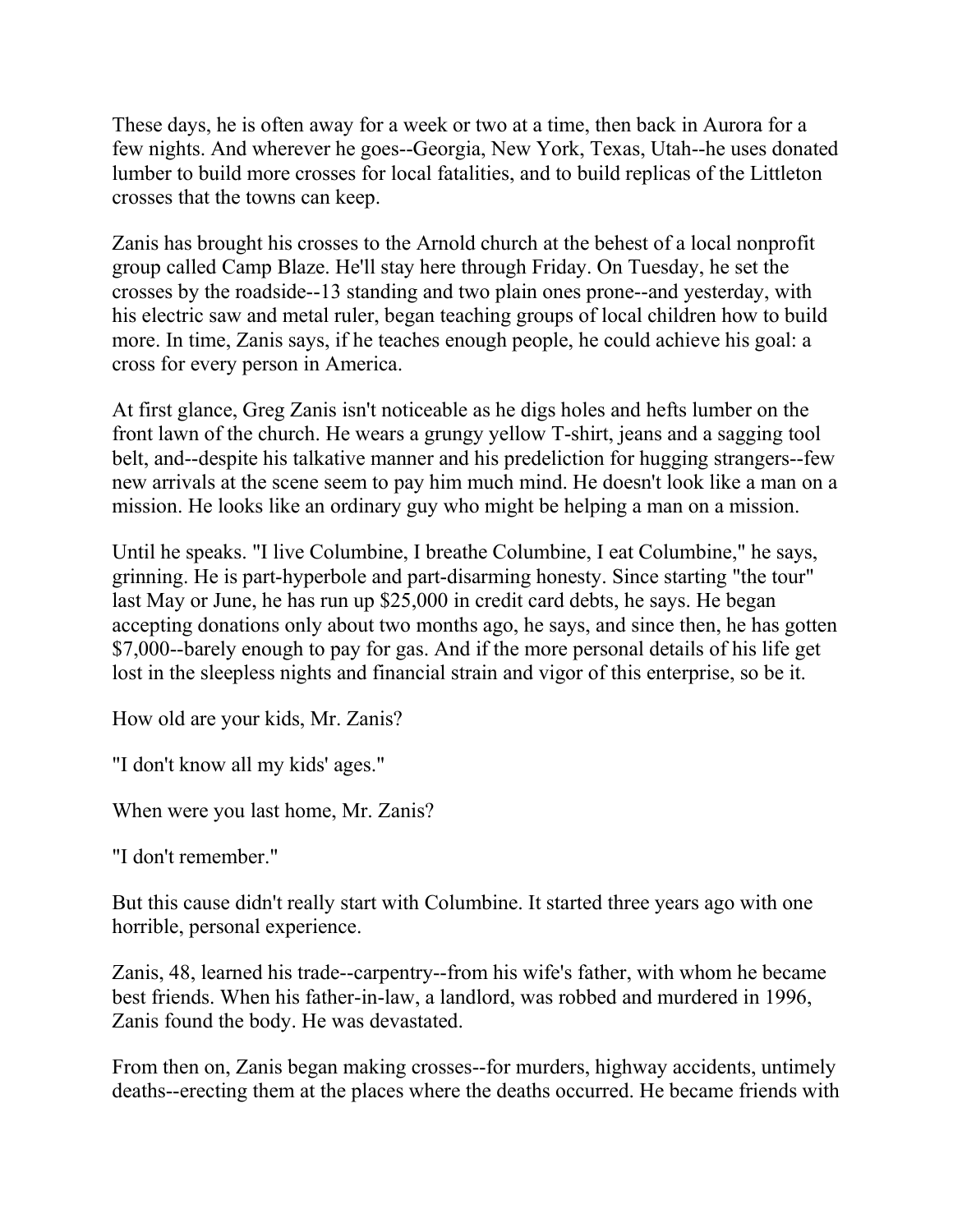the cops and the county coroner. He began using his weekends and his spare time because it seemed that with each wrongful death, God was disappearing from the world.

No wonder, he says: They took prayer out of school, and the Ten Commandments, too, and they even took away the manger that used to sit right across the street from his dad's house in Geneva, Ill.

With each cross, Zanis felt he was putting God back. Not in the manner of a minister. Not the way his father, a Greek Orthodox priest, might have done it. No, Zanis felt he was a one-man grass-roots operation, communicating God through his calloused hands and his lumber.

"Those priests never were out there healing the people like I am."

If this mission makes Zanis forget the death of his father-in-law, the man whose demise made him feel "[not] suicidal but I didn't want to live," then so much the better.

"Do you see me mourning?" Zanis says. "I don't have time for self-pity."

In Arnold, as everywhere, Zanis is far too busy talking to the curious, the sympathetic, the spiritual.

Jan Johnson of Churchton comes up to Zanis, receives his hug and says, "I know the families don't want you to have a cross for the shooters." Then she opens her palm and inside are two tiny beaded crucifixes she made with her own fingers for Klebold and Harris, to signify that they are forgiven.

Zanis leads the woman to Cheryl Carnwath, the leader of Camp Blaze, and says, "Cheryl, can I have a quick prayer here?" Another woman--another stranger--joins them, and the foursome join hands, bow their heads on this lawn and pray.

Later, Johnson and Zanis dig holes in the ground beside the killers' crosses and drop her handiwork in. They fill in the dirt.

Zanis's mission is straight and simple. He will do this until he can't anymore, he says. The Lord will provide. Eventually, he is planning to purchase 20 acres near Columbine and set up his crosses there permanently. But even then, there will be more deaths and more crosses to build. He does not question his purpose.